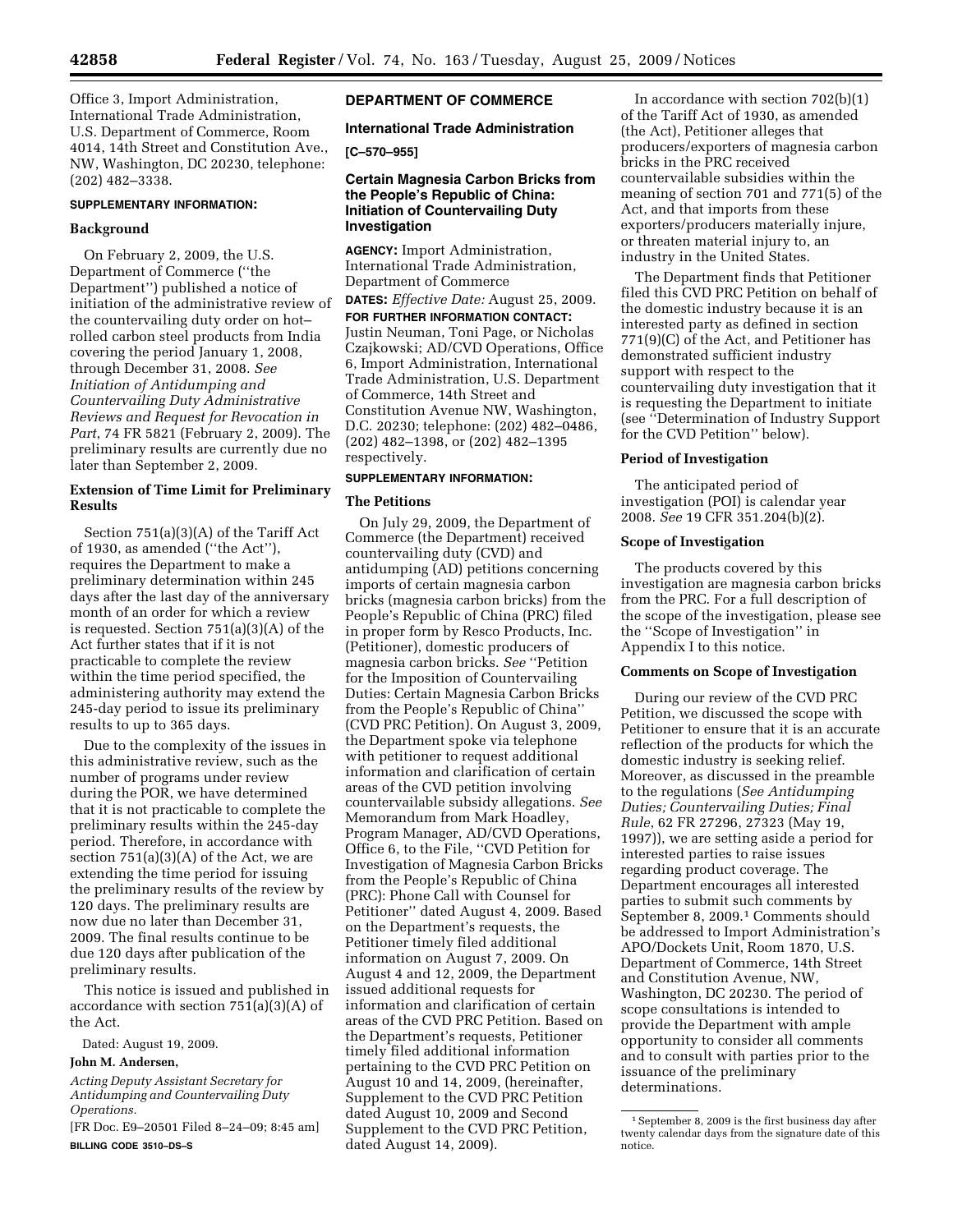## **Consultations**

Pursuant to section 702(b)(4)(A)(ii) of the Act, the Department held consultations with the government of the PRC (hereinafter, the GOC) with respect to the CVD PRC Petition on August 7, 2009. *See* Memorandum to the File, *Countervailing Duty Petitions on Certain Magnesia Carbon Bricks from the People's Republic of China: Consultations with the Government of the People's Republic of China*, on file in the Central Records Unit (CRU), Room 1117 of the main Department of Commerce building.

# **Determination of Industry Support for the CVD Petition**

Section 702(b)(1) of the Act requires that a petition be filed on behalf of the domestic industry. Section 702(c)(4)(A) of the Act provides that a petition meets this requirement if the domestic producers or workers who support the petition account for: (i) at least 25 percent of the total production of the domestic like product; and (ii) more than 50 percent of the production of the domestic like product produced by that portion of the industry expressing support for, or opposition to, the petition. Moreover, section 702(c)(4)(D) of the Act provides that, if the petition does not establish support of domestic producers or workers accounting for more than 50 percent of the total production of the domestic like product, the Department shall: (i) poll the industry or rely on other information in order to determine if there is support for the petition, as required by subparagraph (A); or (ii) determine industry support using a statistically valid sampling method.

Section 771(4)(A) of the Act defines the ''industry'' as the producers as a whole of a domestic like product. Thus, to determine whether a petition has the requisite industry support, the statute directs the Department to look to producers and workers who produce the domestic like product. The United States International Trade Commission (ITC), which is responsible for determining whether ''the domestic industry'' has been injured, must also determine what constitutes a domestic like product in order to define the industry. While both the Department and the ITC must apply the same statutory definition regarding the domestic like product (see section 771(10) of the Act), they do so for different purposes and pursuant to a separate and distinct authority. In addition, the Department's determination is subject to limitations of time and information. Although this

may result in different definitions of the like product, such differences do not render the decision of either agency contrary to law. *See USEC, Inc. v. United States*, 132 F. Supp. 2d 1, 8 (Ct. Int'l Trade 2001), citing *Algoma Steel Corp. Ltd. v. United States*, 688 F. Supp. 639, 644 (Ct. Int'l Trade 1988), *aff'd* 865 F.2d 240 (Fed. Cir. 1989), *cert. denied*  492 U.S. 919 (1989).

Section 771(10) of the Act defines the domestic like product as ''a product which is like, or in the absence of like, most similar in characteristics and uses with, the article subject to an investigation under this title.'' Thus, the reference point from which the domestic like product analysis begins is ''the article subject to an investigation'' (*i.e.*, the class or kind of merchandise to be investigated, which normally will be the scope as defined in the petition).

With regard to the domestic like product, Petitioner does not offer a definition of domestic like product distinct from the scope of the investigations. Based on our analysis of the information submitted on the record, we have determined that magnesia carbon bricks constitute a single domestic like product and we have analyzed industry support in terms of that domestic like product. For a discussion of the domestic like product analysis in this case, *see* Countervailing Duty Investigation Initiation Checklist: Magnesia Carbon Bricks from the PRC (CVD Initiation Checklist) at Attachment II, Analysis of Industry Support for the Petitions Covering Certain Magnesia Carbon Bricks from the People's Republic of China and Mexico, dated concurrently with this notice and on file in the CRU, Room 1117 of the main Department of Commerce building.

In determining whether Petitioner has standing under section 702(c)(4)(A) of the Act, we considered the industry support data contained in the CVD PRC Petition with reference to the domestic like product as defined in the ''Scope of Investigations,'' Appendix I of this notice. To establish industry support, Petitioner provided its own 2008 production of the domestic like product, as well as the production of the two supporters of the CVD PRC Petition, and compared this to the estimated total production of the domestic like product for the entire domestic industry. *See* the CVD PRC Petition, at Exhibits 2–4, Supplement to the CVD PRC Petition, dated August 10, 2009, at 8–12, and Exhibits R2–R–6, and Second Supplement to the CVD PRC Petition, dated August 14, 2009, at 1–2. Petitioner estimated total 2008 production of the domestic like product based on its own production data, data from the two

supporters of the CVD PRC Petition, and knowledge of the U.S. industry. *See* the CVD PRC Petition, at Exhibits 2–4, Supplement to the CVD PRC Petition, dated August 10, 2009, at 8–12, and Exhibits R2–R–6, and Second Supplement to the CVD PRC Petition, dated August 14, 2009, at 1–2; *see also*  CVD Initiation Checklist at Attachment II.

Our review of the data provided in the CVD PRC Petition, the supplemental submissions, and other information readily available to the Department indicates that Petitioner has established industry support. First, the CVD PRC Petition established support from domestic producers (or workers) accounting for more than 50 percent of the total production of the domestic like product and, as such, the Department is not required to take further action in order to evaluate industry support (*e.g.*, polling). *See* section 702(c)(4)(D) of the Act, see also CVD Initiation Checklist at Attachment II. Second, the domestic producers (or workers) have met the statutory criteria for industry support under section  $702(c)(4)(A)(i)$  of the Act because the domestic producers (or workers) who support the CVD PRC Petition account for at least 25 percent of the total production of the domestic like product. *See* CVD Initiation Checklist at Attachment II. Finally, the domestic producers (or workers) have met the statutory criteria for industry support under section  $702(c)(4)(A)(ii)$  of the Act because the domestic producers (or workers) who support the CVD PRC Petition account for more than 50 percent of the production of the domestic like product produced by that portion of the industry expressing support for, or opposition to, the CVD PRC Petition. Accordingly, the Department determines that the CVD PRC Petition was filed on behalf of the domestic industry within the meaning of section 702(b)(1) of the Act. *See id*.

The Department finds that Petitioner filed the CVD PRC Petition on behalf of the domestic industry because it is an interested party as defined in section 771(9)(C) of the Act and it has demonstrated sufficient industry support with respect to the countervailing investigation that it is requesting the Department to initiate. *See id*.

#### **Injury Test**

Because the PRC is a ''Subsidies Agreement Country'' within the meaning of section 701(b) of the Act, section 701(a)(2) of the Act applies to this investigation. Accordingly, the ITC must determine whether imports of the subject merchandise from the PRC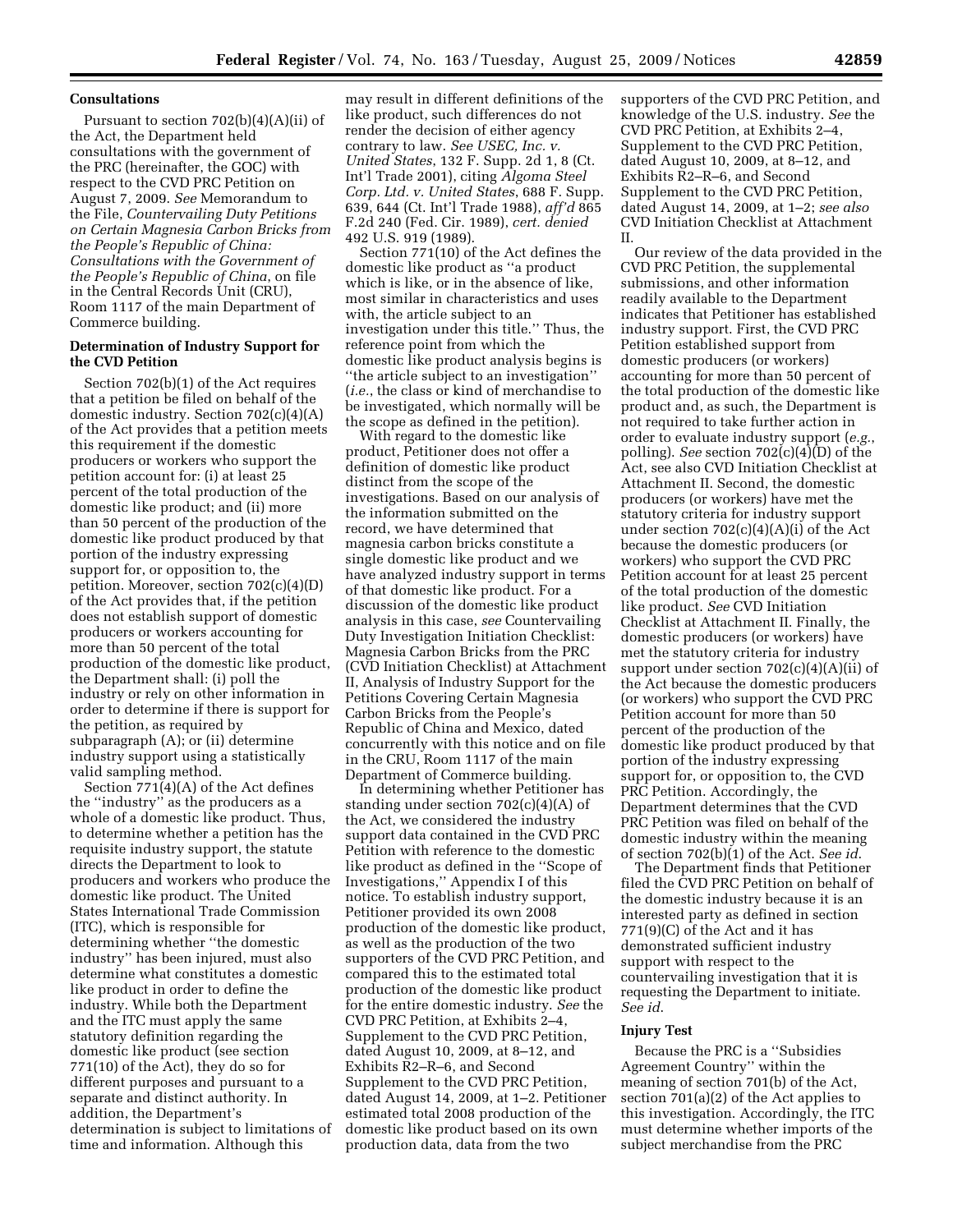materially injure, or threaten material injury to, a U.S. industry.

# **Allegations and Evidence of Material Injury and Causation**

Petitioner alleges that imports of magnesia carbon bricks from the PRC are benefitting from countervailable subsidies and that such imports are causing, or threaten to cause, material injury to the domestic industry producing magnesia carbon bricks. In addition, Petitioner alleges that subsidized imports exceed the negligibility threshold provided for under section 771(24)(A) of the Act.

Petitioner contends that the industry's injured condition is illustrated by reduced market share, underselling and price depressing and suppressing effects, increased import penetration, lost sales and revenue, reduced production, reduced capacity utilization, reduced shipments, reduced employment, and overall poor financial performance. We have assessed the allegations and supporting evidence regarding material injury, threat of material injury, and causation, and we have determined that these allegations are properly supported by adequate evidence and meet the statutory requirements for initiation. *See* CVD Initiation Checklist at Attachment III, Analysis of Allegations and Evidence of Material Injury and Causation for the Petitions Covering Certain Magnesia Carbon Bricks from the People's Republic of China and Mexico.

# **Initiation of Countervailing Duty Investigation**

Section 702(b)(1) of the Act requires the Department to initiate a CVD proceeding whenever an interested party files a CVD petition on behalf of an industry that: (1) alleges the elements necessary for an imposition of a duty under section 701(a) of the Act; and (2) is accompanied by information reasonably available to the petitioners supporting the allegations.

The Department has examined the CVD PRC Petition on magnesia carbon bricks from the PRC and finds that it complies with the requirements of section 702(b)(1) of the Act. Therefore, in accordance with section 702(b)(1) of the Act, we are initiating a CVD investigation to determine whether producers/exporters of magnesia carbon bricks in the PRC receive countervailable subsidies. For a discussion of evidence supporting our initiation determination, *see CVD Initiation Checklist*.

We are including in our investigation the following programs alleged in the CVD PRC Petition to provide

countervailable subsidies to producers/ exporters of the subject merchandise: A. Provision of Inputs for Less than Adequate Remuneration (LTAR)

- 1. Provision of Land–Use Rights to State–Owned Enterprises (SOEs) for LTAR
- 2. Provision of Electricity at LTAR B. Export Restraints of Raw Materials
- C. Tax Benefit Programs
	- 1. Two Free/Three Half Program for Foreign–Invested Enterprises (FIEs)
	- 2. Income Tax Reductions for Export– Oriented FIEs
	- 3. Preferential Income Tax Policy for Enterprises in the Northeast Region
	- 4. Forgiveness of Tax Arrears for Enterprises in the Old Industrial Bases of Northeast China
	- 5. Location–Based Income Tax Reduction Programs for FIEs
	- 6. Local Income Tax Exemption and Reduction Programs for ''Productive'' FIEs
	- 7. Domestic Preference Tax Benefits
	- a. Income Tax Credits for Domestically Owned Companies Purchasing Domestically Produced Equipment
	- b. Income Tax Credits for FIEs Purchasing Domestically Produced Equipment
	- c. VAT Rebates on Purchases of Domestically Produced Equipment
	- 8. Preferential Tax Programs for Enterprises Recognized as High or New Technology Enterprises

D. Northeast Revitalization Program and Related Provincial Policies

- a. E. Direct Grants
- 1. The State Key Technology Renovation Project Fund

2. Famous Brands Programs F. Grants to Companies for ''Outward Expansion'' and Export Performance in Guangdong Province G. Preferential Loans and Directed Credit to the Magnesia Carbon Brick Industry

H. Cash Grant Programs

- 1. Fund for Supporting Technological Innovation for Technological Smalland Medium–Sized Enterprises (SMEs)
- 2. Development Fund for SMEs
- 3. Fund for International Market
- Exploration by SMEs

I. Zhejiang Province Program to Rebate Antidumping Costs

For further information explaining why the Department is investigating these programs, see CVD Initiation Checklist.

We are not including in our investigation the following programs alleged to benefit producers/exporters of the subject merchandise in the PRC: A. Provision of Water for Less Than Adequate Remuneration

B. Provision of Natural Gas for Less Than Adequate Remuneration C. VAT and Tariff Exemptions for Purposes of Fixed Assets Under the Foreign Trade Development Fund Program

D. Shenzhen City Program to Rebate Antidumping Costs

For further information explaining why the Department is not initiating an investigation of these programs, *see*  CVD Initiation Checklist.

# **Respondent Selection**

For this investigation, the Department intends to select respondents based on U.S. Customs and Border Protection (CBP) data for U.S. imports during the POI (*i.e.*, calendar year 2008). We intend to release the CBP data under Administrative Protective Order (APO) to all parties with access to information protected by APO within five days of the announcement of the initiation of this investigation. Interested parties may submit comments regarding the CBP data and respondent selection within seven calendar days of publication of this notice. We intend to make our decision regarding respondent selection within 20 days of publication of this notice.

Interested parties must submit applications for disclosure under APO in accordance with 19 CFR 351.305(b). Instructions for filing such applications may be found on the Department's website at http://ia.ita.doc.gov/apo.

## **Distribution of Copies of the CVD Petition**

In accordance with section 702(b)(4)(A)(i) of the Act and 19 CFR 351.202(f), a copy of the public version of the CVD PRC Petition has been provided to the representatives of the GOC. Because of the particularly large number of producers/exporters identified in the CVD PRC Petition, the Department considers the service of the public version of the petition to the foreign producers/exporters satisfied by the delivery of the public version to the GOC, consistent with 19 CFR 351.203(c)(2).

# **ITC Notification**

We have notified the ITC of our initiation, as required by section 702(d) of the Act.

#### **Preliminary Determination by the ITC**

The ITC will preliminarily determine, within 45 days after the date on which the petition was filed, whether there is a reasonable indication that imports of subsidized magnesia carbon bricks from the PRC materially injure, or threaten material injury to, a U.S. industry. *See*